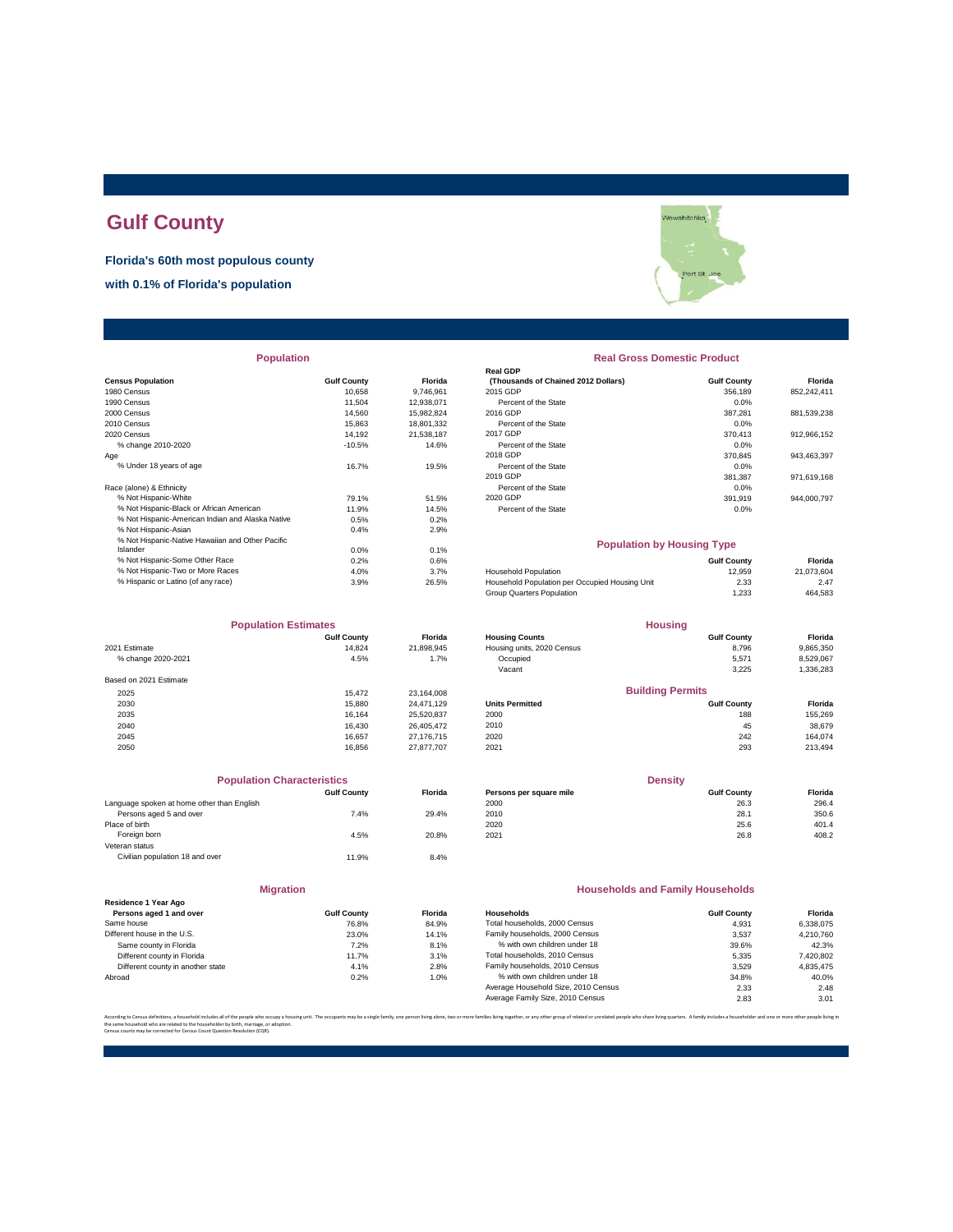#### **Gulf County**

|                                                                              |                      |                         | <b>Employment and Labor Force</b>                                |                       |                      |
|------------------------------------------------------------------------------|----------------------|-------------------------|------------------------------------------------------------------|-----------------------|----------------------|
| <b>Establishments</b>                                                        |                      |                         | <b>Establishments</b>                                            |                       |                      |
| 2020                                                                         | <b>Gulf County</b>   | Florida                 | % of All Industries, 2020                                        | <b>Gulf County</b>    | Florida              |
| All industries<br>Natural Resource & Mining                                  | 472<br>5             | 763,854                 | All industries<br>Natural Resource & Mining                      | 472                   | 763,854<br>0.7%      |
| Construction                                                                 | 73                   | 5,514<br>77,720         | Construction                                                     | 1.1%<br>15.5%         | 10.2%                |
| Manufacturing                                                                | 6                    | 21,822                  | Manufacturing                                                    | 1.3%                  | 2.9%                 |
| Trade, Transportation and Utilities                                          | 115                  | 145,853                 | Trade, Transportation and Utilities                              | 24.4%                 | 19.1%                |
| Information                                                                  | 6                    | 13,437                  | Information                                                      | 1.3%                  | 1.8%                 |
| <b>Financial Activities</b>                                                  | 35                   | 83,911                  | <b>Financial Activities</b>                                      | 7.4%                  | 11.0%                |
| Professional & Business Services<br>Education & Health Services              | 50<br>51             | 187,348                 | Professional & Business Services<br>Education & Health Services  | 10.6%<br>10.8%        | 24.5%<br>11.5%       |
| Leisure and Hospitality                                                      | 43                   | 87,764<br>61,008        | Leisure and Hospitality                                          | 9.1%                  | 8.0%                 |
| <b>Other Services</b>                                                        | 50                   | 56,385                  | <b>Other Services</b>                                            | 10.6%                 | 7.4%                 |
| Government                                                                   | 32                   | 5,895                   | Government                                                       | 6.8%                  | 0.8%                 |
|                                                                              |                      |                         |                                                                  |                       |                      |
| <b>Average Annual Employment</b>                                             |                      |                         | <b>Average Annual Wage</b>                                       |                       |                      |
| % of All Industries, 2020                                                    | <b>Gulf County</b>   | Florida                 | 2020                                                             | <b>Gulf County</b>    | Florida              |
| All industries<br>Natural Resource & Mining                                  | 3,850                | 8,453,489               | All industries                                                   | \$42,442              | \$55,840<br>\$37.710 |
| Construction                                                                 | 10.9%<br>2.4%        | 0.8%<br>6.7%            | Natural Resource & Mining<br>Construction                        | \$39,830<br>\$76,976  | \$55,840             |
| Manufacturing                                                                | 19.2%                | 4.5%                    | Manufacturing                                                    | \$36,134              | \$66,738             |
| Trade, Transportation and Utilities                                          | NA                   | 20.6%                   | Trade, Transportation and Utilities                              | <b>NA</b>             | \$49,342             |
| Information                                                                  | 6.3%                 | 1.5%                    | Information                                                      | \$42,663              | \$93,360             |
| <b>Financial Activities</b>                                                  | 8.5%                 | 6.9%                    | <b>Financial Activities</b>                                      | \$43,562              | \$84,295             |
| Professional & Business Services                                             | 12.6%                | 16.1%                   | Professional & Business Services                                 | \$53,869              | \$68,218             |
| Education & Health Services                                                  | 9.9%                 | 15.3%                   | Education & Health Services                                      | \$22,829              | \$55,099             |
| Leisure and Hospitality                                                      | 1.4%                 | 11.9%                   | Leisure and Hospitality                                          | \$28,910              | \$27,694             |
| <b>Other Services</b><br>Government                                          | NA<br>24.8%          | 3.0%<br>12.5%           | <b>Other Services</b><br>Government                              | <b>NA</b><br>\$44,230 | \$41,131<br>\$58,821 |
| Industries may not add to the total due to confidentiality and unclassified. |                      |                         |                                                                  |                       |                      |
|                                                                              |                      |                         |                                                                  |                       |                      |
| Labor Force as Percent of Population                                         |                      |                         |                                                                  |                       |                      |
| Aged 18 and Older                                                            | <b>Gulf County</b>   | Florida                 | <b>Unemployment Rate</b>                                         | <b>Gulf County</b>    | Florida              |
| 2000                                                                         | 45.4%                | 64.2%                   | 2000                                                             | 6.1%                  | 3.8%                 |
| 2010                                                                         | 46.5%                | 61.8%                   | 2010                                                             | 10.0%                 | 10.8%                |
| 2020<br>2021                                                                 | 41.7%<br>43.0%       | 58.6%<br>59.0%          | 2020<br>2021                                                     | 6.3%<br>3.6%          | 8.2%<br>4.6%         |
|                                                                              |                      |                         |                                                                  |                       |                      |
|                                                                              |                      |                         | <b>Income and Financial Health</b>                               |                       |                      |
| Personal Income (\$000s)                                                     | <b>Gulf County</b>   | Florida                 | Per Capita Personal Income                                       | <b>Gulf County</b>    | Florida              |
| 2000                                                                         | \$247,515            | \$472,851,789           | 2000                                                             | \$16,993              | \$29,466             |
| 2010                                                                         | \$423,086            | \$732,457,478           | 2010                                                             | \$26,734              | \$38,865             |
| 2011                                                                         | \$426,462            | \$771,409,454           | 2011                                                             | \$27,048              | \$40,482             |
| % change 2010-11                                                             | 0.8%                 | 5.3%                    | % change 2010-11                                                 | 1.2%                  | 4.2%                 |
| 2012                                                                         | \$435,610            | \$800,551,723           | 2012                                                             | \$27,624              | \$41,475             |
| % change 2011-12                                                             | 2.1%                 | 3.8%                    | % change 2011-12                                                 | 2.1%                  | 2.5%                 |
| 2013                                                                         | \$429,235            | \$802,975,701           | 2013                                                             | \$27,018              | \$41,069             |
| % change 2012-13<br>2014                                                     | $-1.5%$<br>\$465,321 | 0.3%<br>\$861,412,339   | % change 2012-13<br>2014                                         | $-2.2%$<br>\$29,063   | $-1.0%$<br>\$43,388  |
| % change 2013-14                                                             | 8.4%                 | 7.3%                    | % change 2013-14                                                 | 7.6%                  | 5.6%                 |
| 2015                                                                         | \$481,820            | \$919,834,894           | 2015                                                             | \$30,220              | \$45,493             |
| % change 2014-15                                                             | 3.5%                 | 6.8%                    | % change 2014-15                                                 | 4.0%                  | 4.9%                 |
| 2016                                                                         | \$517,962            | \$954,069,719           | 2016                                                             | \$32,208              | \$46,253             |
| % change 2015-16                                                             | 7.5%                 | 3.7%                    | % change 2015-16                                                 | 6.6%                  | 1.7%                 |
| 2017                                                                         | \$548,141            | \$1,023,131,116         | 2017                                                             | \$34,014              | \$48,774             |
| % change 2016-17                                                             | 5.8%                 | 7.2%                    | % change 2016-17                                                 | 5.6%                  | 5.5%                 |
| 2018                                                                         | \$598,951            | \$1,087,188,628         | 2018                                                             | \$37,117              | \$51.150             |
| % change 2017-18                                                             | 9.3%                 | 6.3%                    | % change 2017-18                                                 | 9.1%                  | 4.9%                 |
| 2019<br>% change 2018-19                                                     | \$614,962<br>2.7%    | \$1,139,799,293         | 2019<br>% change 2018-19                                         | \$45,559              | \$53,034             |
| 2020                                                                         | \$672,179            | 4.8%<br>\$1,209,995,921 | 2020                                                             | 22.7%<br>\$49,666     | 3.7%<br>\$55,675     |
| % change 2019-20                                                             | 9.3%                 | 6.2%                    | % change 2019-20                                                 | 9.0%                  | 5.0%                 |
|                                                                              |                      |                         |                                                                  |                       |                      |
| Earnings by Place of Work (\$000s)                                           |                      |                         | <b>Median Income</b>                                             |                       |                      |
| 2000                                                                         | \$126,375            | \$308,751,767           | Median Household Income                                          | \$50,640              | \$57,703             |
| 2010                                                                         | \$182,543            | \$438,983,914           | Median Family Income                                             | \$60,978              | \$69,670             |
| 2011                                                                         | \$183,964            | \$450,498,606           |                                                                  |                       |                      |
| % change 2010-11                                                             | 0.8%                 | 2.6%                    | Percent in Poverty, 2020                                         |                       |                      |
| 2012                                                                         | \$191,101            | \$468,410,475           | All ages in poverty                                              | 15.1%                 | 12.4%                |
| % change 2011-12                                                             | 3.9%                 | 4.0%                    | Under age 18 in poverty                                          | 25.2%                 | 17.2%                |
| 2013<br>% change 2012-13                                                     | \$195,511            | \$482,898,301           | Related children age 5-17 in families in poverty                 | 23.0%                 | 16.5%                |
| 2014                                                                         | 2.3%                 | 3.1%                    |                                                                  |                       |                      |
| % change 2013-14                                                             | \$197,858<br>1.2%    | \$512,375,290<br>6.1%   | <b>Personal Bankruptcy Filing Rate</b><br>(per 1,000 population) | <b>Gulf County</b>    | Florida              |
| 2015                                                                         | \$204,071            | \$544,408,719           | 12-Month Period Ending December 31, 2020                         | 0.14                  | 1.66                 |
| % change 2014-15                                                             | 3.1%                 | 6.3%                    | 12-Month Period Ending December 31, 2021                         | 0.27                  | 1.38                 |
| 2016                                                                         | \$206,706            | \$569,769,284           | State Rank                                                       | 65                    | <b>NA</b>            |
| % change 2015-16                                                             | 1.3%                 | 4.7%                    | NonBusiness Chapter 7 & Chapter 13                               |                       |                      |
| 2017                                                                         | \$216,478            | \$603,668,170           |                                                                  |                       |                      |
| % change 2016-17                                                             | 4.7%                 | 5.9%                    | Workers Aged 16 and Over                                         | <b>Gulf County</b>    | Florida              |
| 2018                                                                         | \$225,287            | \$639,620,451           | Place of Work in Florida                                         |                       |                      |
| % change 2017-18                                                             | 4.1%                 | 6.0%                    | Worked outside county of residence                               | 28.9%                 | 18.1%                |
| 2019<br>% change 2018-19                                                     | \$237,597            | \$671,553,148           | Travel Time to Work                                              |                       |                      |
| 2020                                                                         | 5.5%<br>\$262,370    | 5.0%<br>\$688,764,753   | Mean travel time to work (minutes)                               | 24.3                  | 27.9                 |
| % change 2019-20                                                             | 10.4%                | 2.6%                    |                                                                  |                       |                      |